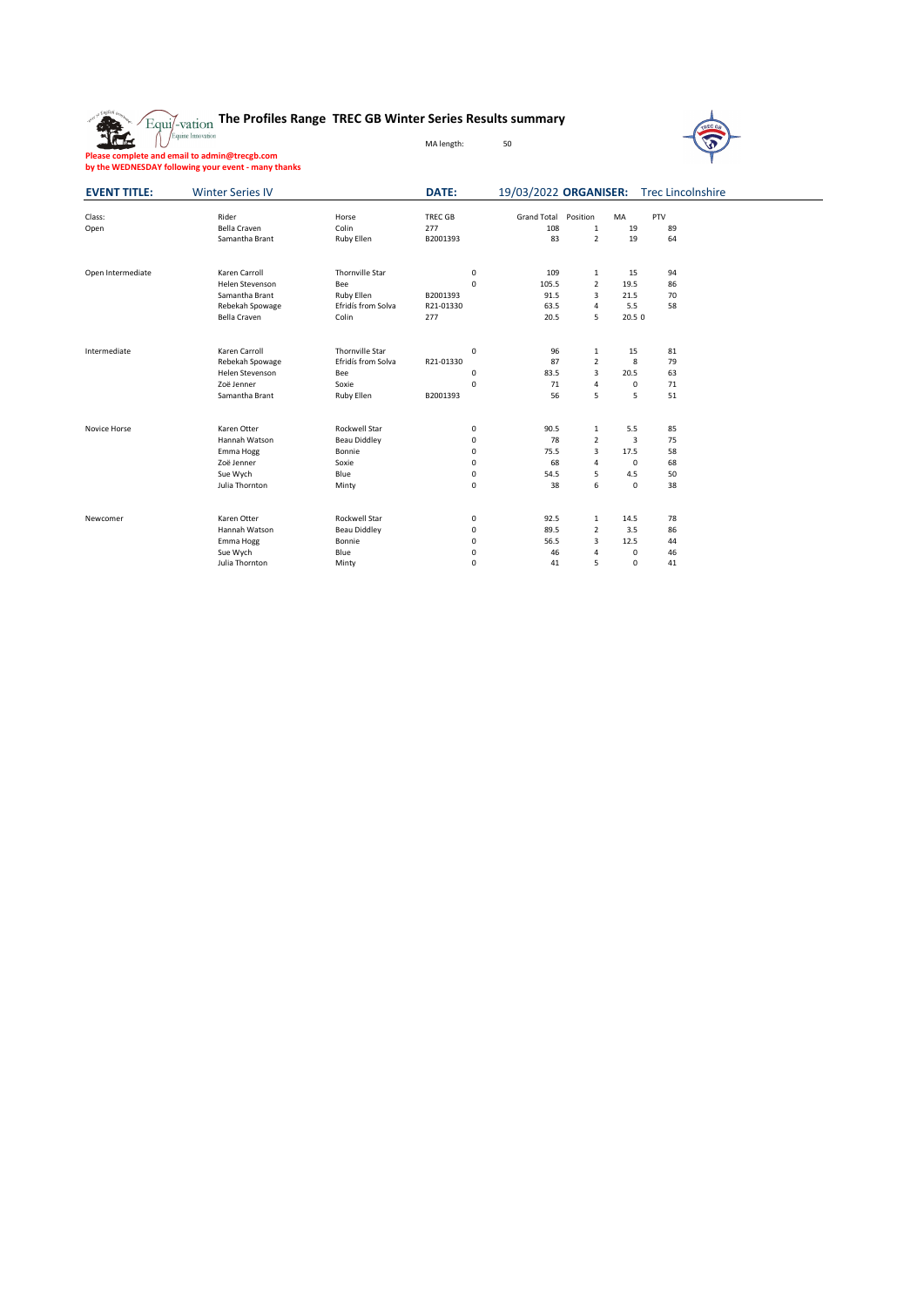| so English iron     | Equil-vation                                 | The Profiles Range TREC GB Winter Series Class summary |              |                                                  |                                            |                       |              |                                         |     |                |                               |                            |        |      |                                 |              |                            |
|---------------------|----------------------------------------------|--------------------------------------------------------|--------------|--------------------------------------------------|--------------------------------------------|-----------------------|--------------|-----------------------------------------|-----|----------------|-------------------------------|----------------------------|--------|------|---------------------------------|--------------|----------------------------|
| <b>EVENT TITLE:</b> | Equine Innovation<br><b>Winter Series IV</b> |                                                        | <b>DATE:</b> |                                                  |                                            | 19/03/2022 ORGANISER: |              |                                         |     |                | <b>Trec Lincolnshire</b>      |                            |        |      |                                 |              |                            |
| <b>Class:</b>       | <b>Open</b>                                  |                                                        |              |                                                  |                                            |                       |              |                                         |     |                |                               |                            |        |      |                                 |              |                            |
| <b>RIDER</b>        | <b>TREC GB NO</b>                            | · Bridge<br><b>HORSE</b> (very important)              |              | $\mathcal{R}_{\lambda}$<br>- Corridor<br>T. Jump | O.<br>J. Lea Road Closed<br>Led Immobility | 6. Leas Bend          | Low Branches | 9. Fallen Branches<br><b>S. Fissing</b> |     | Deductions for | circling<br>$\mathcal{L}_{Q}$ | <b>PTV</b><br><b>TOTAL</b> | CANTER | WALK | <b>MA</b><br><b>TOTAL TOTAL</b> | <b>GRAND</b> | $\mathcal{S}_{\mathbf{Q}}$ |
| <b>Bella Craven</b> | 277                                          | Colin                                                  |              | 10                                               |                                            |                       |              |                                         | 10I |                |                               | 89                         |        |      |                                 | 108          |                            |
| Samantha Brant      | B2001393                                     | <b>Ruby Ellen</b>                                      |              |                                                  |                                            |                       |              |                                         |     |                |                               |                            | 64     |      | 19                              | 83           |                            |



| <b>PTV</b>   | CANTER | WALF | <b>MA</b>    | <b>GRAND</b> |      |
|--------------|--------|------|--------------|--------------|------|
| <b>TOTAL</b> |        |      | <b>TOTAL</b> | <b>TOTAL</b> | POC' |
| 89           | 15     | 4    | 19           | 108          |      |
| 64           | 15     | 4    | 19           | 83           | າ    |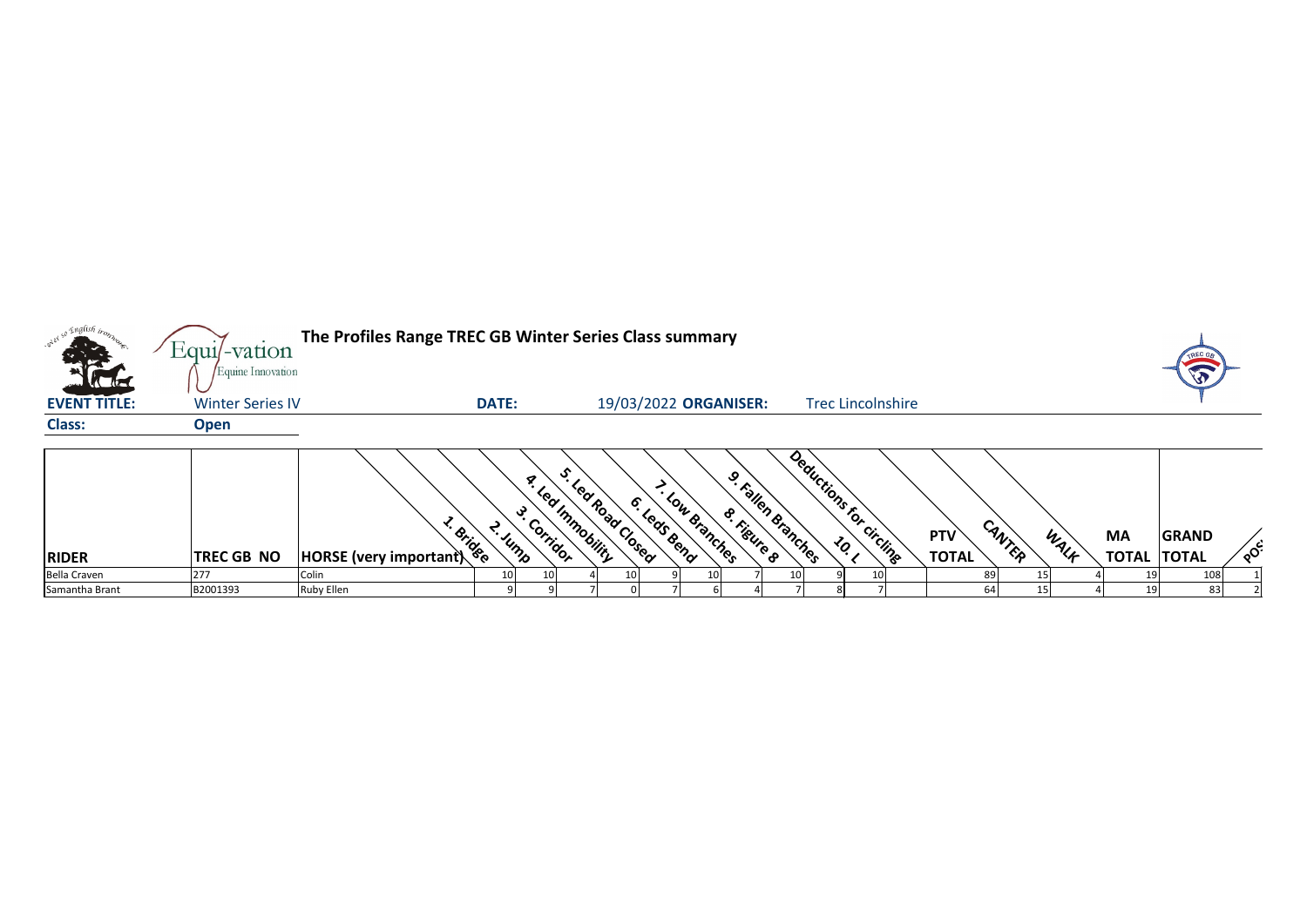| only so English iron,<br>the the | Equi/-vation<br>Equine Innovation | The Profiles Range TREC GB Winter Series Class summary |                 |     |                 |                                 |                 |                 |                                                                  |                          |                            |        |                        |                                 | TREC G       |          |
|----------------------------------|-----------------------------------|--------------------------------------------------------|-----------------|-----|-----------------|---------------------------------|-----------------|-----------------|------------------------------------------------------------------|--------------------------|----------------------------|--------|------------------------|---------------------------------|--------------|----------|
| <b>EVENT TITLE:</b>              | <b>Winter Series IV</b>           |                                                        | <b>DATE:</b>    |     |                 | 19/03/2022 ORGANISER:           |                 |                 |                                                                  | <b>Trec Lincolnshire</b> |                            |        |                        |                                 |              |          |
| <b>Class:</b>                    | <b>Open Intermediate</b>          |                                                        |                 |     |                 |                                 |                 |                 |                                                                  |                          |                            |        |                        |                                 |              |          |
| <b>RIDER</b>                     | <b>TREC GB NO</b>                 | 1. Figure 8<br><b>HORSE</b> (very<br>(important)       | 2. Low Branches | ्रे | a. Jump         | 6. Fallen Branches<br>S. Bridge | I. Road Closed  | & Learnmobility | Deductions for circlinge<br>10. Offside Mount<br><b>S.S.R.R.</b> |                          | <b>PTV</b><br><b>TOTAL</b> | CANTER | WALK                   | <b>MA</b><br><b>TOTAL TOTAL</b> | <b>GRAND</b> | $\delta$ |
| Karen Carroll                    |                                   | 0Thornville Star                                       | 10              | 10  | 10 <sup>1</sup> |                                 | 10 <sub>l</sub> |                 |                                                                  | 10                       |                            | 94     | 15 I                   | 15                              | 109          |          |
| Helen Stevenson                  |                                   | IBee                                                   | 10              | 10  | 10              |                                 |                 |                 |                                                                  |                          |                            | 86     | 4.5<br>15 <sub>l</sub> | 19.5                            | 105.5        |          |
| Samantha Brant                   | B2001393                          | Ruby Ellen                                             |                 |     |                 |                                 |                 | 10              |                                                                  |                          |                            | 70I    | 6.5<br>15              | 21.5                            | 91.5         |          |
| Rebekah Spowage                  | R21-01330                         | Efridís from Solva                                     |                 |     |                 |                                 | 10              |                 |                                                                  |                          |                            | 58     | 5.5                    | 5.5                             | 63.5         |          |
| <b>Bella Craven</b>              | 277                               | Colin                                                  | 10              |     | 10 <sup>1</sup> |                                 | 10              |                 | 10x                                                              |                          |                            |        | 5.5<br>15              | 20.5                            | 20.5         |          |

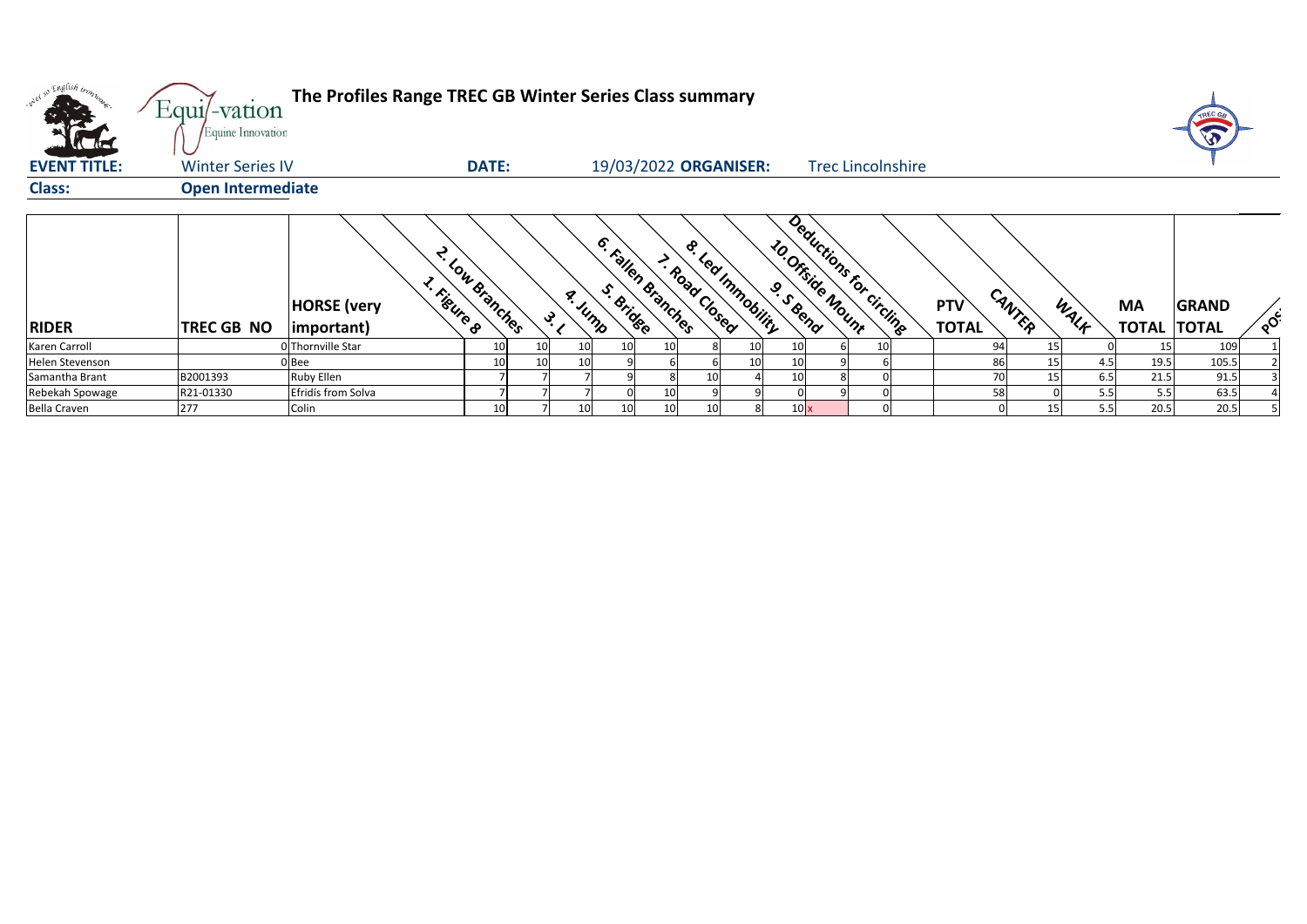

| orel so English iron. | Equi/-vation<br>Equine Innovation | The Profiles Range TREC GB Winter Series Class summary  |                          |                                |                       |                |                  |              |          |                          |                            |        |           |                                 |              |                            |
|-----------------------|-----------------------------------|---------------------------------------------------------|--------------------------|--------------------------------|-----------------------|----------------|------------------|--------------|----------|--------------------------|----------------------------|--------|-----------|---------------------------------|--------------|----------------------------|
| <b>EVENT TITLE:</b>   | <b>Winter Series IV</b>           |                                                         | <b>DATE:</b>             |                                | 19/03/2022 ORGANISER: |                |                  |              |          | <b>Trec Lincolnshire</b> |                            |        |           |                                 |              |                            |
| <b>Class:</b>         | <b>Intermediate</b>               |                                                         |                          |                                |                       |                |                  |              |          |                          |                            |        |           |                                 |              |                            |
| <b>RIDER</b>          | <b>TREC GB NO</b>                 | I. Fallen Branches<br><b>HORSE</b> (very<br>(important) | 2. Corridor<br>3. Bridge | S. Low Branches<br>A. Figure 8 |                       | 6. Road Closed | - Led Innobility | 8. Leas Bend | 9. Mount | Deductions for circling  | <b>PTV</b><br><b>TOTAL</b> | CANTER | WALK      | <b>MA</b><br><b>TOTAL TOTAL</b> | <b>GRAND</b> | $\mathcal{L}_{\mathbf{Q}}$ |
| Karen Carroll         |                                   | 0 Thornville Star                                       |                          |                                |                       |                | 10               | 10           |          |                          |                            | 81     | 15        |                                 | 96           |                            |
| Rebekah Spowage       | R21-01330                         | Efridís from Solva                                      |                          |                                |                       |                |                  | 10           |          |                          |                            | 79     |           |                                 | 87           |                            |
| Helen Stevenson       |                                   | 0Bee                                                    |                          | 10                             |                       |                |                  | 10           | 10       |                          |                            | 63     | 15<br>5.5 | 20.5                            | 83.5         |                            |
| Zoë Jenner            |                                   | 0 Soxie                                                 |                          | 10                             |                       |                |                  | 10           |          |                          |                            | 71     |           |                                 | 71           |                            |
| Samantha Brant        | B2001393                          | <b>Ruby Ellen</b>                                       | 8                        | 10                             |                       |                |                  |              |          |                          |                            | 51     |           |                                 | 56           |                            |
| Merete Hagerup        |                                   | 0 Arctic Astrix                                         |                          |                                |                       |                |                  |              | 0x       |                          |                            |        |           |                                 |              |                            |

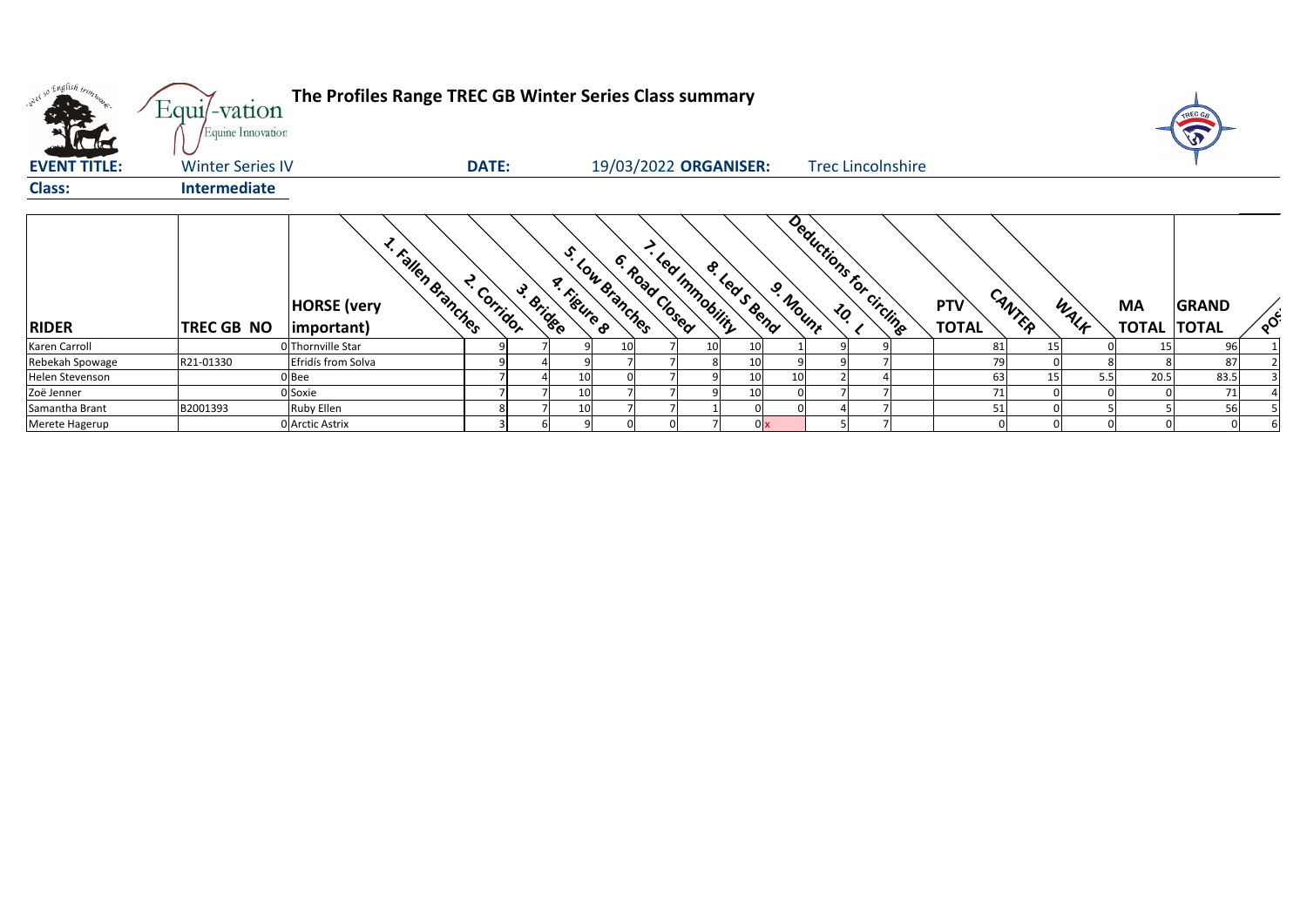| oner so English tronn<br><b>Catalogue</b> | Equi/-vation<br>Equine Innovation | The Profiles Range TREC GB Winter Series Class summary |                |              |                                  |     |                       |                   |                    |                          |                            |        |      |                                 |              |          |
|-------------------------------------------|-----------------------------------|--------------------------------------------------------|----------------|--------------|----------------------------------|-----|-----------------------|-------------------|--------------------|--------------------------|----------------------------|--------|------|---------------------------------|--------------|----------|
| <b>EVENT TITLE:</b>                       | <b>Winter Series IV</b>           |                                                        | <b>DATE:</b>   |              |                                  |     | 19/03/2022 ORGANISER: |                   |                    | <b>Trec Lincolnshire</b> |                            |        |      |                                 |              |          |
| <b>Class:</b>                             | <b>Novice Horse</b>               |                                                        |                |              |                                  |     |                       |                   |                    |                          |                            |        |      |                                 |              |          |
| <b>RIDER</b>                              | <b>TREC GB NO</b>                 | $ HORSE $ (very important) $\cdot$                     | 2. Road Closed | 3. Leas Bend | S. Low Branches<br><b>Andunt</b> |     | Ridden Immobility     | <b>S. Fissing</b> | 9. Fallen Branches | Deductions for circlinge | <b>PTV</b><br><b>TOTAL</b> | CANTER | WALK | <b>MA</b><br><b>TOTAL TOTAL</b> | <b>GRAND</b> | $\delta$ |
| Karen Otter                               |                                   | 0 Rockwell Star                                        | 10             |              |                                  | 10I |                       | 10                |                    |                          | 85                         | 2.5    |      | 5.5                             | 90.5         |          |
| Hannah Watson                             |                                   | 0 Beau Diddley                                         | 10             | 10           |                                  | 10  |                       |                   | 10                 | 10                       |                            |        |      |                                 | 78           |          |
| Emma Hogg                                 |                                   | 0Bonnie                                                |                |              |                                  |     |                       |                   |                    | 10                       | 58                         | 12.5   |      | 17.5                            | 75.5         |          |
| Zoë Jenner                                |                                   | 0 Soxie                                                |                |              |                                  |     |                       |                   |                    |                          | 68                         |        |      |                                 | 68           |          |
| Sue Wych                                  |                                   | $0$ Blue                                               |                |              |                                  |     |                       |                   |                    |                          | 50                         | 2.5    |      | 4.5                             | 54.5         |          |
| Julia Thornton                            |                                   | 0 Minty                                                |                |              |                                  |     |                       |                   |                    |                          | 38                         |        |      |                                 | 38           |          |

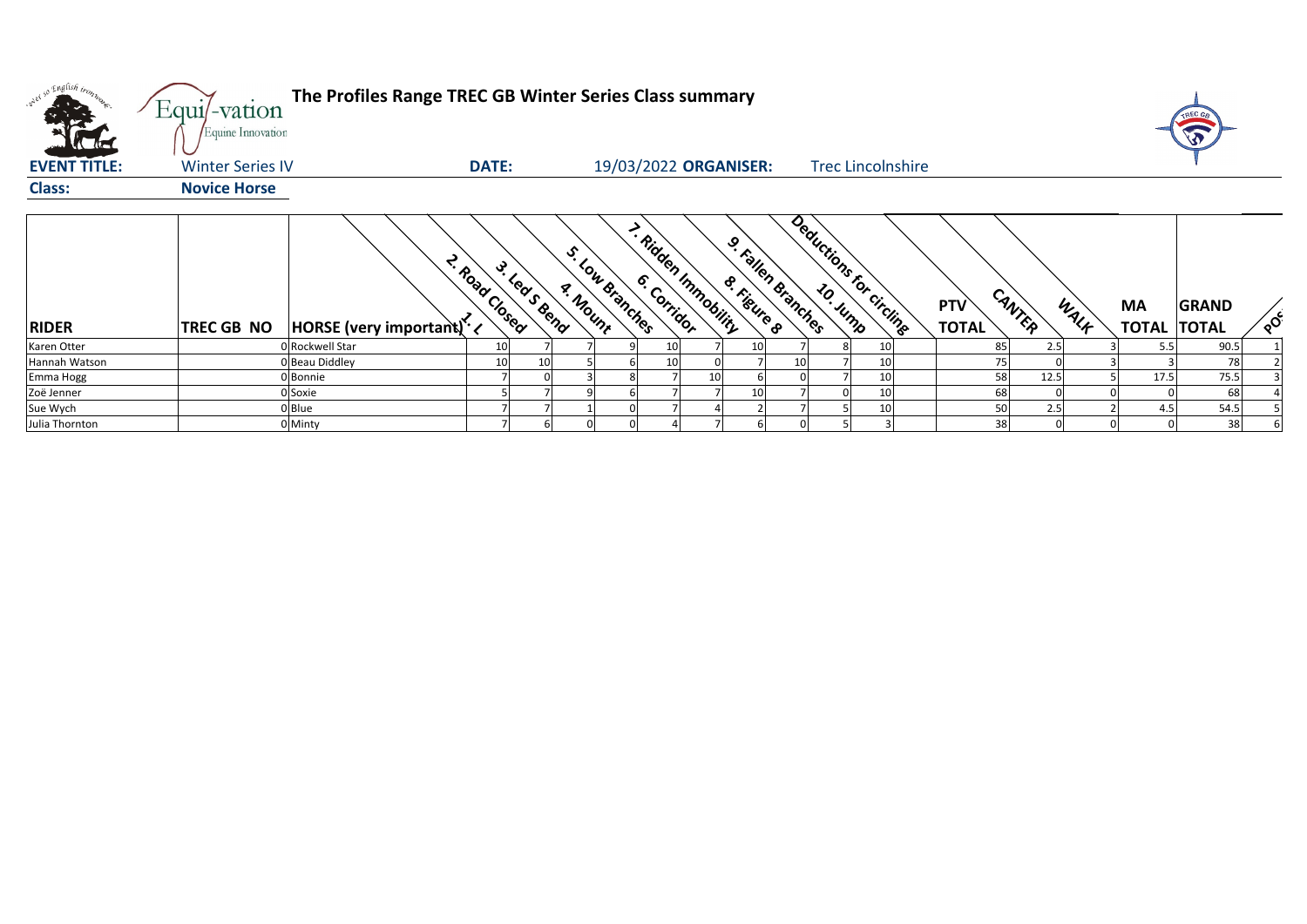| oner so English iron.<br><b>ATTACK</b> | Equi/-vation<br>Equine Innovation | The Profiles Range TREC GB Winter Series Class summary |                                      |                        |                                   |                                  |                          |    |                            |    |        |      |                                 |              |    |
|----------------------------------------|-----------------------------------|--------------------------------------------------------|--------------------------------------|------------------------|-----------------------------------|----------------------------------|--------------------------|----|----------------------------|----|--------|------|---------------------------------|--------------|----|
| L'action<br><b>EVENT TITLE:</b>        | <b>Winter Series IV</b>           | <b>DATE:</b>                                           |                                      | 19/03/2022 ORGANISER:  |                                   |                                  | <b>Trec Lincolnshire</b> |    |                            |    |        |      |                                 |              |    |
| <b>Class:</b>                          | <b>Newcomer</b>                   |                                                        |                                      |                        |                                   |                                  |                          |    |                            |    |        |      |                                 |              |    |
| <b>RIDER</b>                           | <b>TREC GB NO</b>                 | 2. Low Branches<br>HORSE (very important)              | 3. Fallen Branches<br>A. Road Closed | S. Corridor<br>6. Jump | $\dot{\mathbf{e}}$<br>T. Figure 8 | · led mmobility<br>9. Lease Bend | Deductions for circling  |    | <b>PTV</b><br><b>TOTAL</b> |    | CANTER | WALK | <b>MA</b><br><b>TOTAL TOTAL</b> | <b>GRAND</b> | ໌ດ |
| Karen Otter                            |                                   | 0 Rockwell Star<br>10                                  | 10                                   | 10 <sup>1</sup>        |                                   |                                  |                          | 10 |                            | 78 | 10.5   |      | 14.5                            | 92.5         |    |
| Hannah Watson                          |                                   | 0 Beau Diddley<br>10                                   |                                      | 10 <sup>1</sup>        | 10                                |                                  |                          |    |                            | 86 |        | 3.5  | 3.5                             | 89.5         |    |
| Emma Hogg                              |                                   | 0 Bonnie                                               |                                      | 10 <sup>1</sup>        | 10                                |                                  |                          |    |                            | 44 | 8.5    |      | 12.5                            | 56.5         |    |
| Sue Wych                               |                                   | $0$ Blue                                               |                                      |                        | 10                                |                                  |                          |    |                            | 46 |        |      |                                 | 46           |    |
| Julia Thornton                         |                                   | 0 Minty                                                |                                      |                        |                                   |                                  |                          |    |                            | 41 |        |      |                                 | 41           |    |



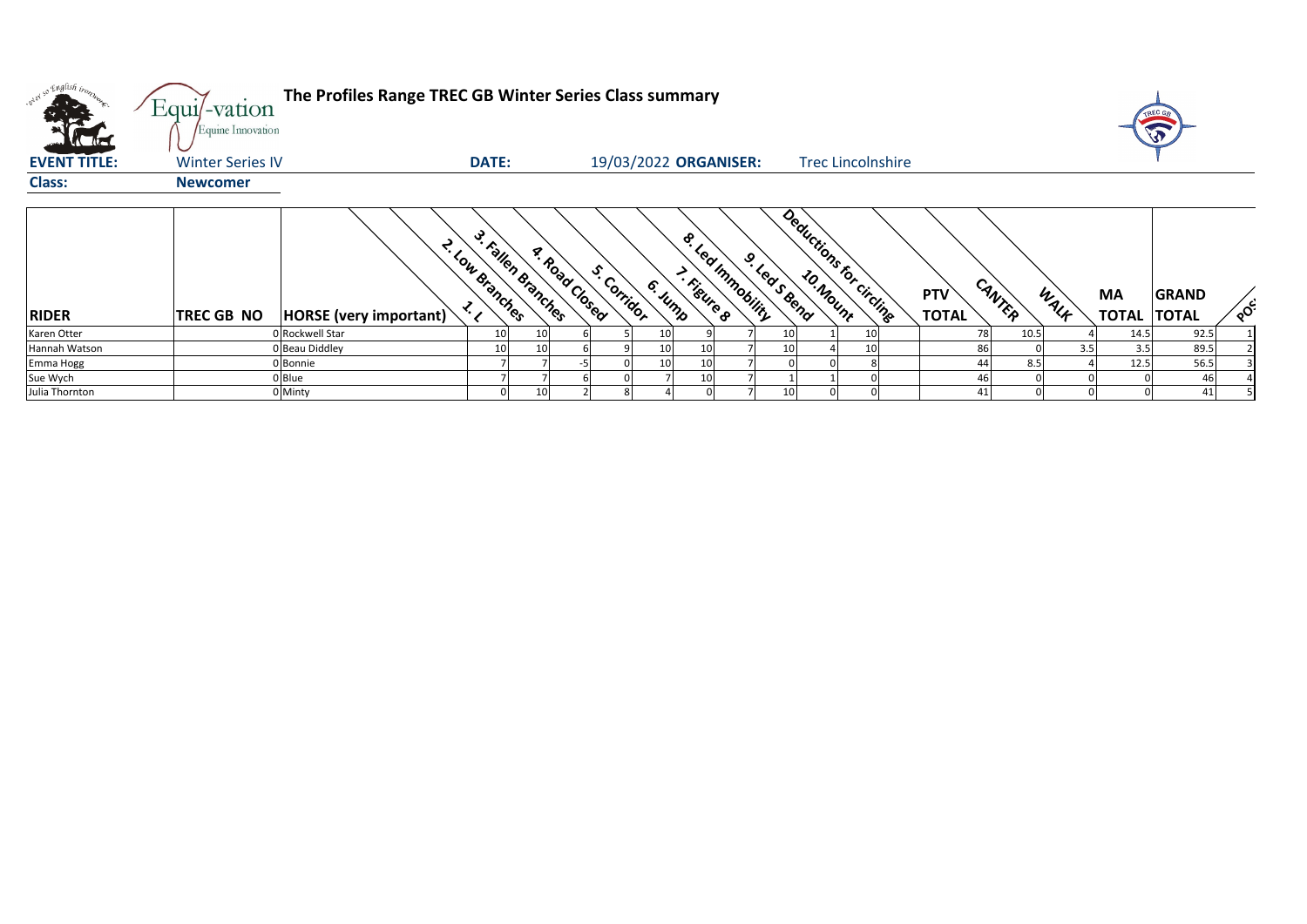

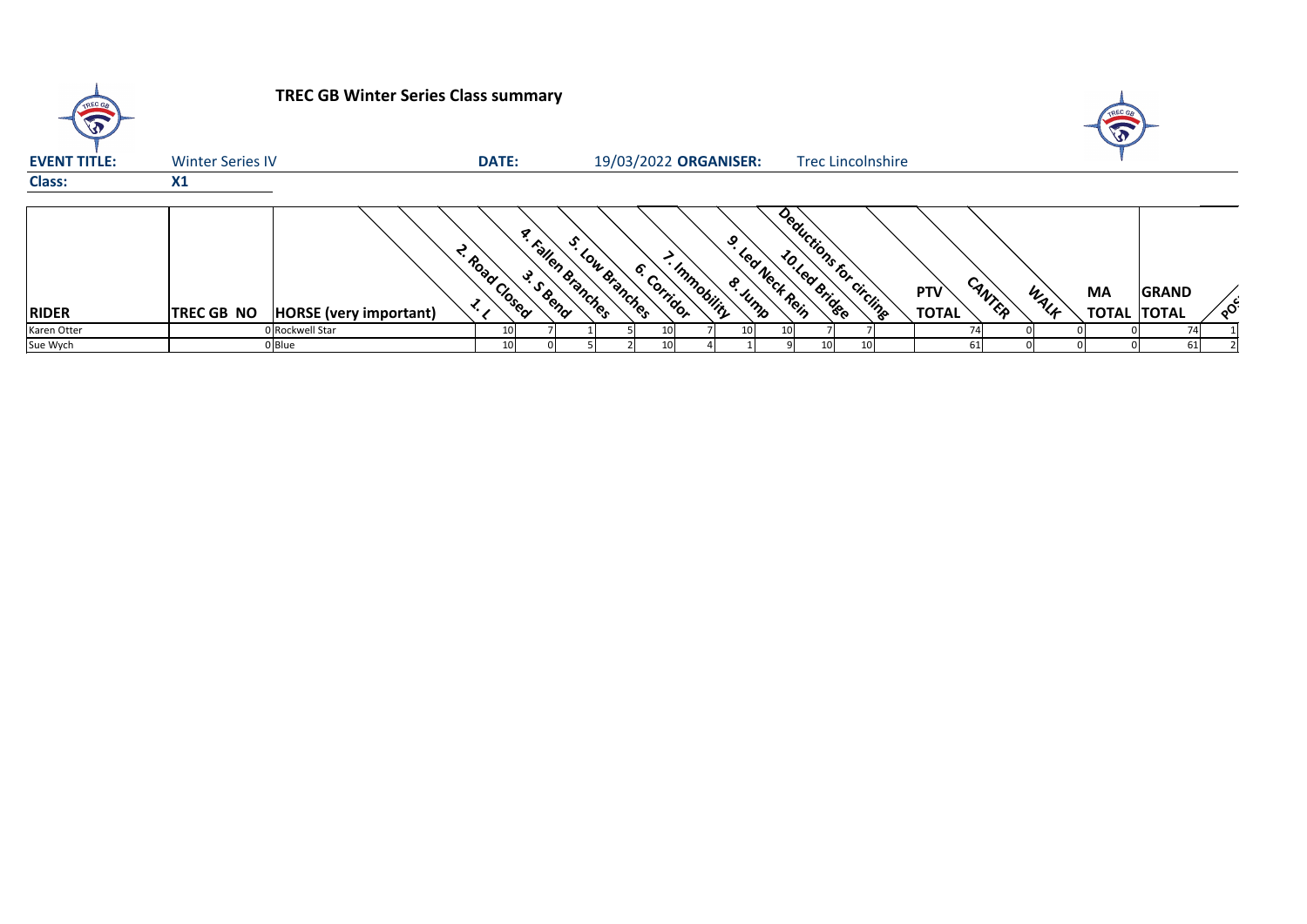## **TREC GB Winter Series Class summary**

| <b>EVENT TITLE:</b> | <b>Winter Series IV</b> |                                           | <b>DATE:</b> |                          |            | 19/03/2022 ORGANISER:                  |                           | <b>Trec Lincolnshire</b> |                             |    |                        |                            |              |
|---------------------|-------------------------|-------------------------------------------|--------------|--------------------------|------------|----------------------------------------|---------------------------|--------------------------|-----------------------------|----|------------------------|----------------------------|--------------|
| <b>Class:</b>       | X <sub>2</sub>          |                                           |              |                          |            |                                        |                           |                          |                             |    |                        |                            |              |
| <b>RIDER</b>        | <b>TREC GB NO</b>       | Obstacle<br><b>HORSE</b> (very important) | Obstacle     | Obstacle 3<br>Obstacle 4 | Obstacle s | Obstacle ><br>Obstacle B<br>Obstacle 6 | Obstacle 10<br>Obstacle 9 | Obstacle<br>Obstacle 1   | Obstracle 14<br>Obstacle 13 |    | Deductions for ciringe | <b>PTV</b><br><b>TOTAL</b> | $\rm ^\circ$ |
| <b>Bella Craven</b> | 277                     | Colin                                     |              |                          |            | 10I                                    | 10I<br>10I                | 10I                      | 10I                         | 10 |                        | 89                         |              |
| Helen Stevenson     |                         | $0$ Bee                                   |              | 10                       |            | 10<br>10                               | 10 I                      | 10I<br>10I               |                             |    |                        | 83                         |              |
| Merete Hagerup      |                         | 0 Arctic Astrix                           |              |                          |            |                                        |                           |                          |                             |    |                        | 59                         |              |
| Merete Hagerup      |                         | 0 Diesel                                  |              |                          |            |                                        |                           |                          |                             |    |                        | 33                         |              |



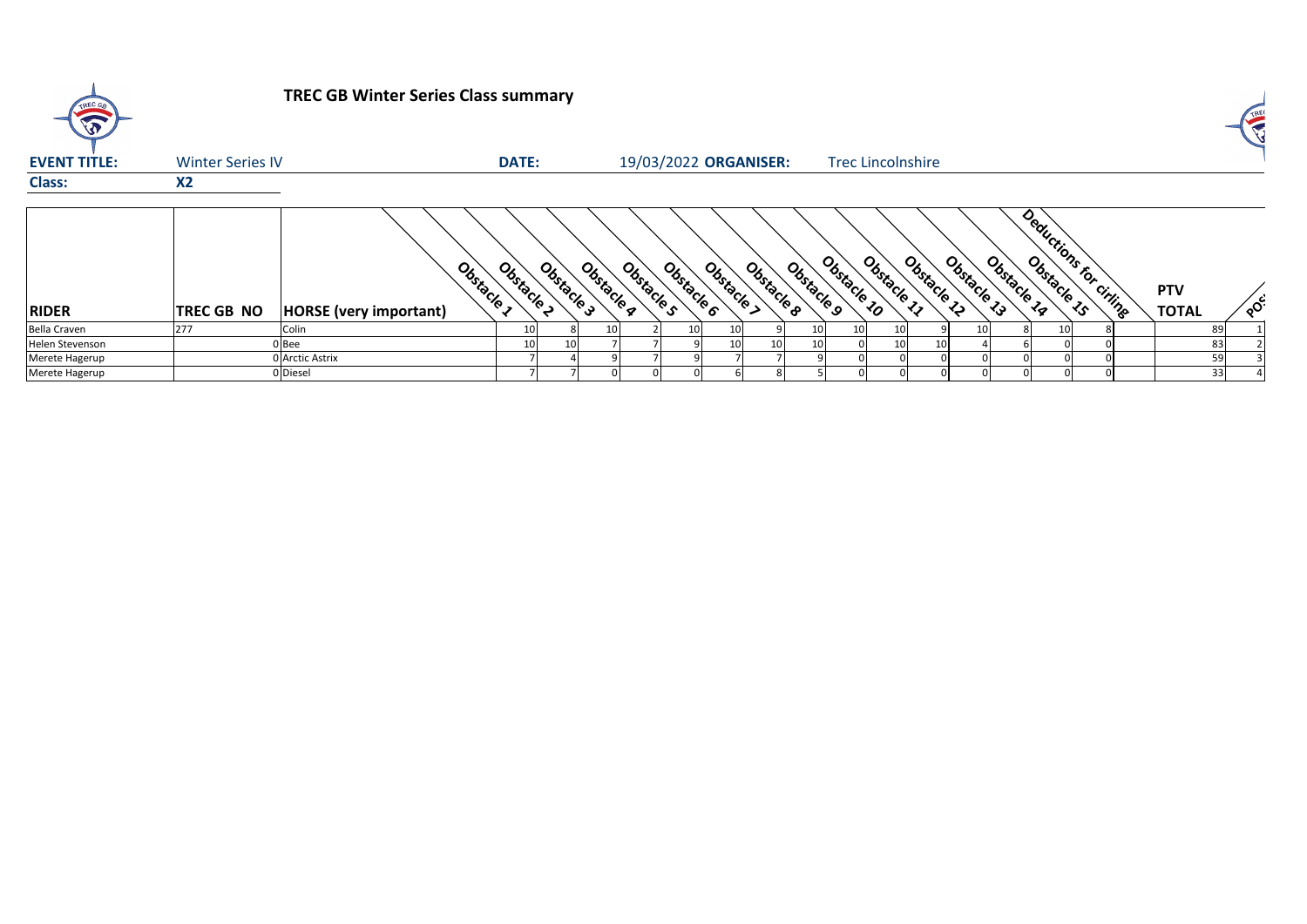